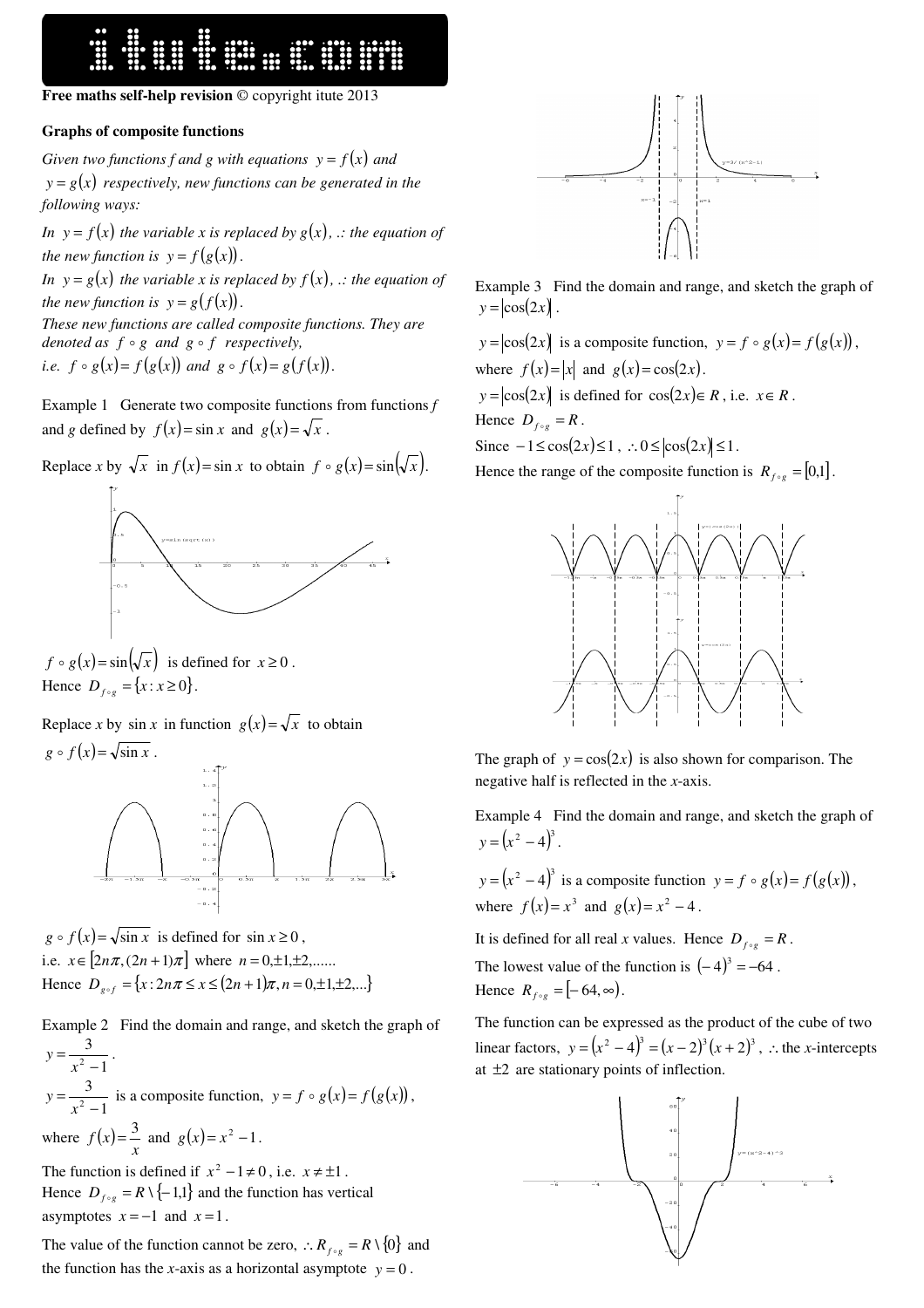Example 5 (VCAA 2011 Exam 1) Given  $f(x) = \sqrt{x^2 - 9}$  and  $g(x) = x + 5$  (a) express  $f(g(x))$  in the form  $\sqrt{(x+c)(x+d)}$ , (b) state the maximal domain of  $f(g(x))$ .

(a)  $f(g(x)) = \sqrt{(g(x))^2 - 9} = \sqrt{(x+5)^2 - 9} = \sqrt{(x+2)(x+8)}$ (b)  $f(g(x))$  is defined when  $(x+2)(x+8) \ge 0$ . This is true when *x* ≤ –8 or *x* ≥ –2.

## **Graphs of inverse relations**

*A relation is a set of points. A new set of points can be generated by interchanging the x and y-coordinates of each point. This new set of points is called the inverse of the original relation. The equation of the inverse is obtained by interchanging x and y in the original equation.* 

*The y-intercepts of the original relation become the x-intercepts of the new relation, and the x-intercepts of the original become the y-intercepts of the new relation.* 

*The horizontal asymptotes of the original relation become the vertical asymptotes of the new relation, and the vertical asymptotes of the original become the horizontal asymptotes of the new relation.* 

*The range of the original relation becomes the domain of the new relation, and the domain of the original becomes the range of the new relation.* 

*Graphically the inverse relation and the original relation are reflections of each other in the line*  $y = x$ .

*Note: The same scale for both axes must be used to display this reflection property graphically.* 

Example 6 The equation of the inverse of  $y = e^x$  is  $x = e^y$ which can be expressed with *y* as the subject,  $y = \log_e x$ .



Example 7 The equation of the inverse of  $y = 0.1(x+1)^3$  is  $x = 0.1(y + 1)^3$  which can be expressed with *y* as the subject,  $y = (10x)^{\frac{1}{3}} - 1$ .



## **Hybrid functions**

*In some practical situations a different rule (equation) is required for a different interval in the domain of the function. Such a function is called a hybrid function.* 

Example 8 The modulus function *f* defined by  $f(x) = 2|x-1| - 1$  can be expressed as a hybrid function



Example 9 Sketch the graph of  $y = f(x)$  where



Example 10 A paint shop only sells paints in 0.5 L, 1 L, 4 L and 10 L cans. The corresponding prices are \$20, \$30, \$60 and \$100. Draw a graph of the cost per L of paint (\$ *y*) as a function of the amount of paint (*x* L) if you buy just *one* can of paint for a job.

Use a hybrid function to display the given information.



Exercise: Next page